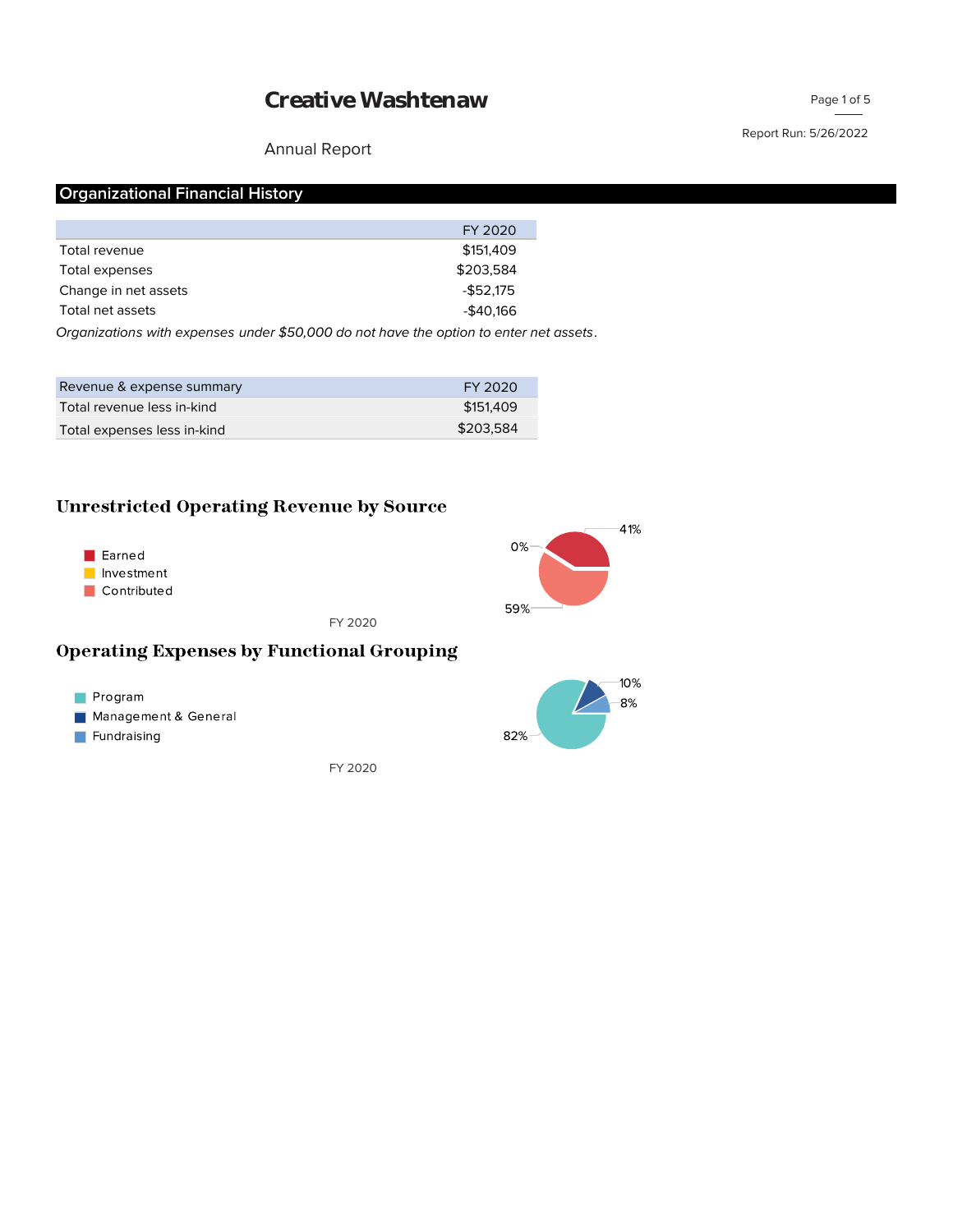## Annual Report

| <b>Workforce</b>        |         |
|-------------------------|---------|
| Number of People        | FY 2020 |
| Volunteers              | 10      |
| Independent contractors | 12      |
| Interns and apprentices |         |
| Total positions         | 24      |

## **Attendance**

|                                  | FY 2020 |
|----------------------------------|---------|
| <b>Total attendance</b>          |         |
| Paid                             | Ω       |
| Free                             | 102,648 |
| Total                            | 102,648 |
|                                  |         |
| In-person attendance             |         |
| Paid                             | O       |
| Free                             |         |
| Total                            | 0       |
|                                  |         |
| Digital attendance               |         |
| Paid                             | O       |
| Free                             | 102,648 |
| Total                            | 102,648 |
|                                  |         |
| In-person attendees 18 and under | Ω       |
| Programs in schools              | FY 2020 |
| Children served in schools       |         |

Hours of instruction

#### Report Run: 5/26/2022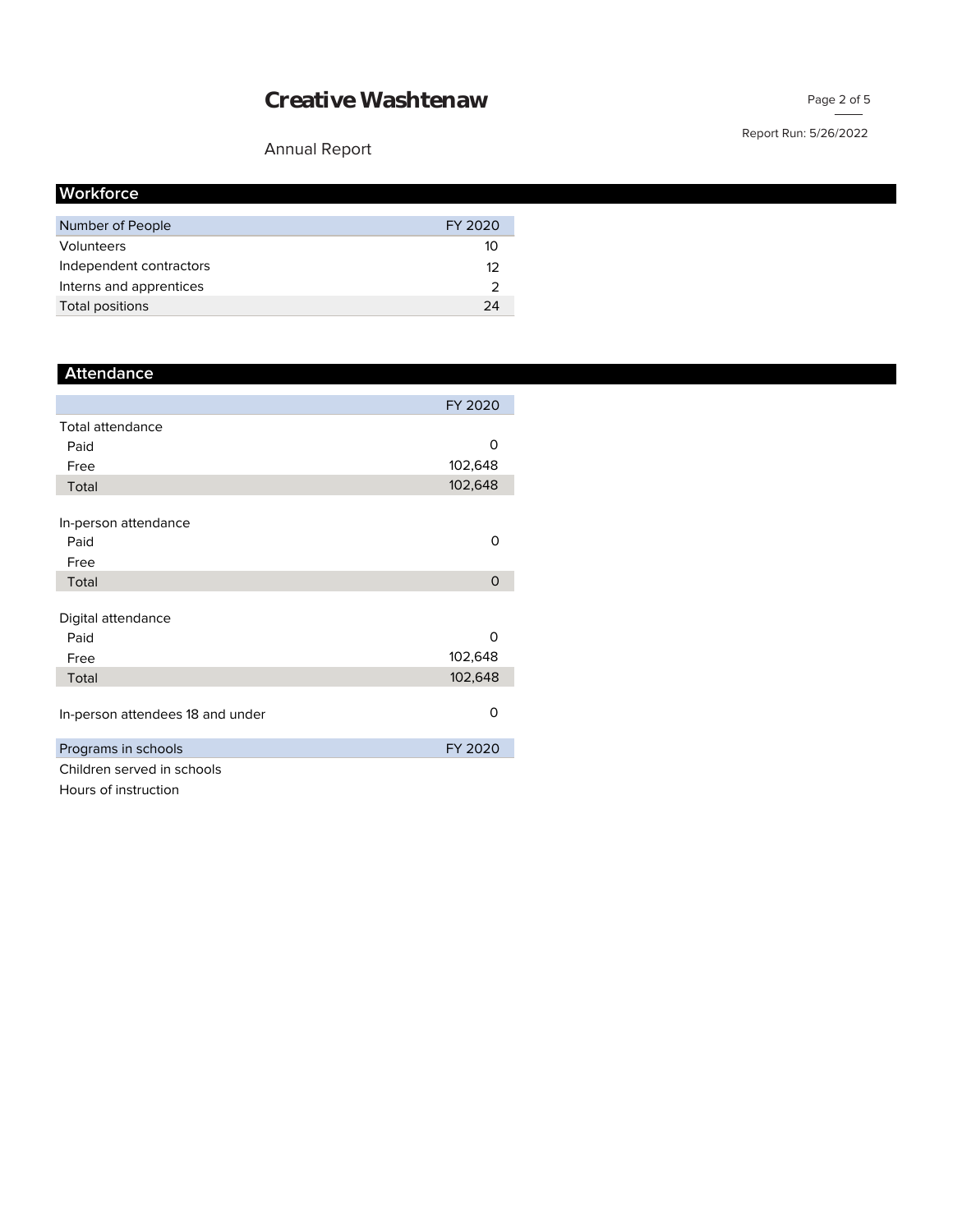## Annual Report

## **Program Activity**

|                                                 | FY 2020         |              |    |
|-------------------------------------------------|-----------------|--------------|----|
| In-person activity                              |                 |              |    |
|                                                 | <b>Distinct</b> | $#$ of times |    |
|                                                 | offerings       | offered      |    |
| Productions (self-produced)                     |                 |              |    |
| Productions (presented)                         |                 |              |    |
| Classes/assemblies/other<br>programs in schools |                 |              |    |
| Classes/workshops (outside of<br>schools)       | 1               |              | 5  |
| Field trips/school visits                       |                 |              |    |
| Guided tours                                    |                 |              |    |
| Lectures                                        |                 |              |    |
| Permanent exhibitions                           |                 |              |    |
| Temporary exhibitions                           |                 |              |    |
| Traveling exhibitions (hosted)                  |                 |              |    |
| Films screened                                  |                 |              |    |
| Festivals/conferences                           | $\Omega$        |              |    |
| Readings/workshops (developing<br>works)        |                 |              |    |
| Community programs (not<br>included above)      | $\mathcal{P}$   |              | 20 |
| Additional programs not listed                  |                 |              |    |
| above                                           | 0               |              | O  |

*program lines. NOTE: Data entered prior to 2021 combines information about physical and digital programs. It has been included in the physical* 

#### Page 3 of 5

Report Run: 5/26/2022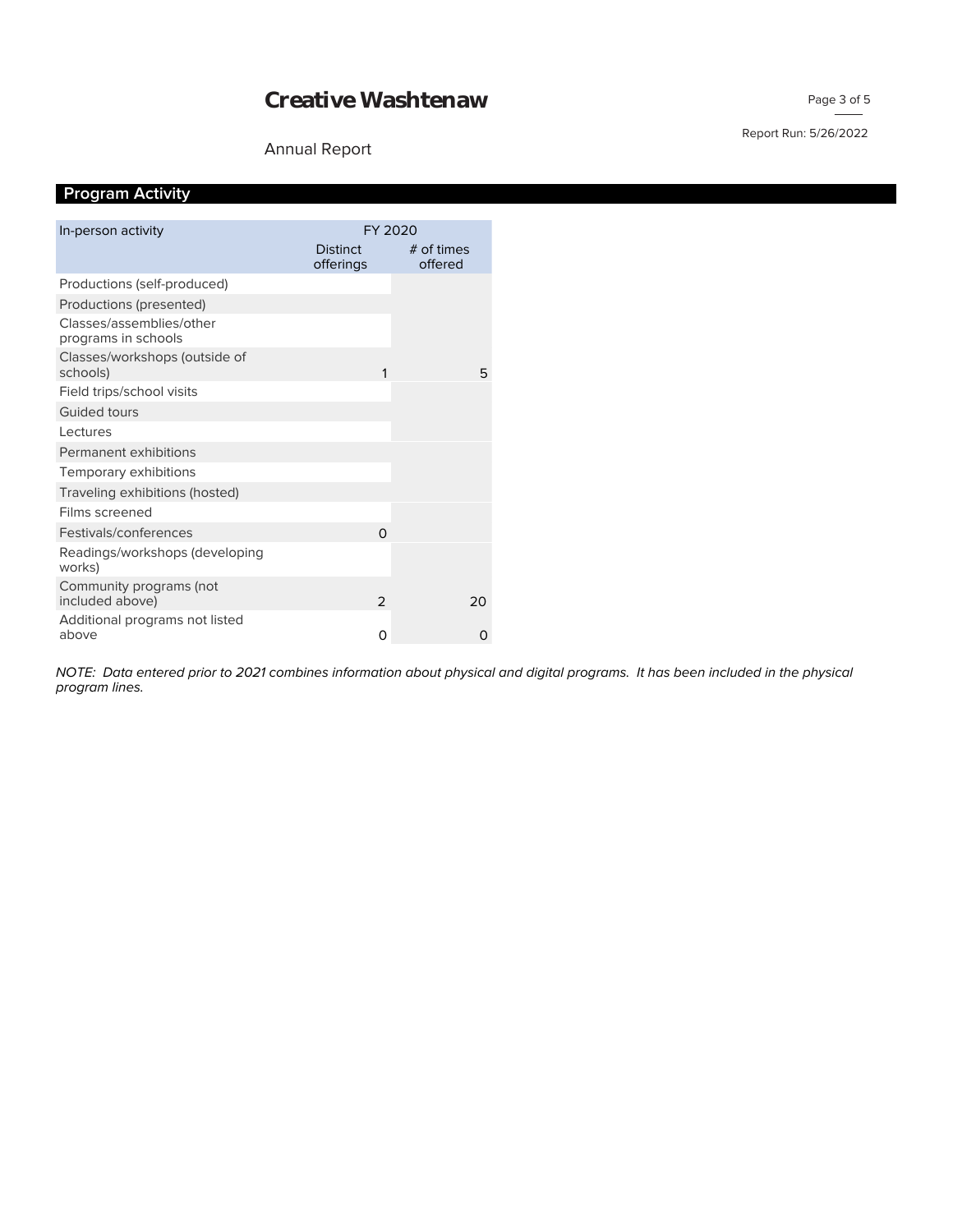## Annual Report

#### Report Run: 5/26/2022

Page 4 of 5

## **Program Activity**

| Digital activity                                | FY 2020                      |                                 |               |
|-------------------------------------------------|------------------------------|---------------------------------|---------------|
|                                                 | <b>Distinct</b><br>offerings | # times<br>digitally<br>offered | On-<br>demand |
| Productions (self-produced)                     |                              |                                 |               |
| Productions (presented)                         |                              |                                 |               |
| Classes/assemblies/other<br>programs in schools |                              |                                 |               |
| Classes/workshops (outside of<br>schools)       |                              |                                 |               |
| Field trips/school visits                       |                              |                                 |               |
| <b>Guided tours</b>                             |                              |                                 |               |
| Lectures                                        |                              |                                 |               |
| Permanent exhibitions                           |                              |                                 |               |
| Temporary exhibitions                           |                              |                                 |               |
| Traveling exhibitions (hosted)                  |                              |                                 |               |
| Films screened                                  |                              |                                 |               |
| <b>Broadcast productions</b>                    | 31                           | 124                             |               |
| Festivals/conferences                           |                              |                                 |               |
| Readings/workshops (developing<br>works)        |                              |                                 |               |
| Community programs (not<br>included above)      |                              |                                 |               |
| Additional programs not listed<br>above         |                              |                                 |               |

*program lines. NOTE: Data entered prior to 2021 combines information about physical and digital programs. It has been included in the physical* 

| Digital activity financials | FY 2020   |                                                |
|-----------------------------|-----------|------------------------------------------------|
|                             | Total     | Associated with<br>digital program<br>delivery |
| Earned revenue              | \$41,826  | \$0                                            |
| Contributed revenue         | \$109,562 | \$0                                            |
| Operating expense           | \$203,584 | \$0                                            |